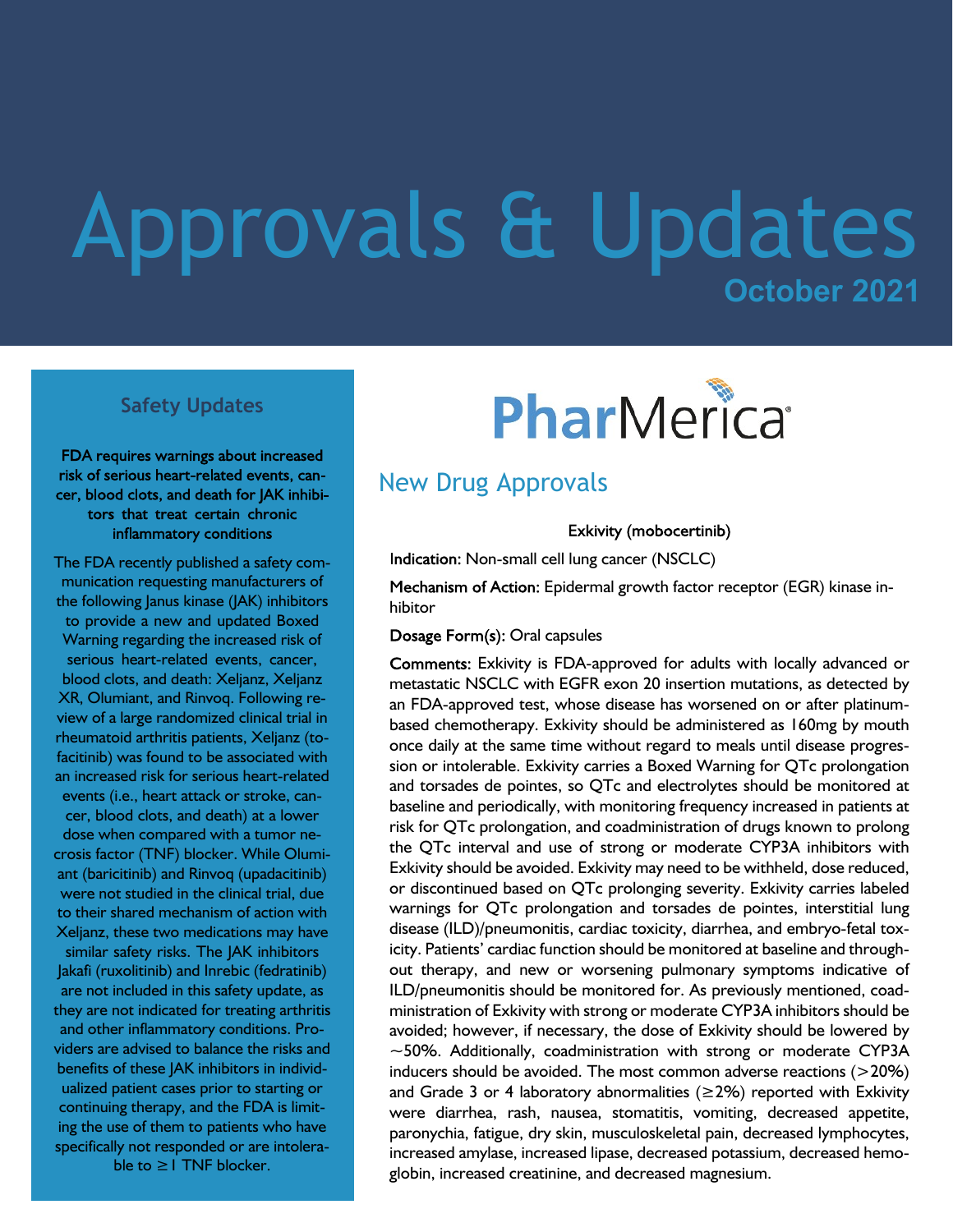## New Drug Approvals, Continued

Opzelura (ruxolitinib)

Indication: Atopic dermatitis

Mechanism of Action: Janus kinase (JAK) inhibitor

Dosage Form(s): Topical cream

Comments: Opzelura is FDA-approved as short-term and non-continuous chronic treatment for non-immunocompromised adults and children (≥12 years) with uncontrolled mild-to-moderate atopic dermatitis who have failed or are ineligible to receive other topical prescription therapies. Opzelura is available as a 1.5% cream that should be applied topically to the affected areas (of ≤20% body surface area) twice daily as a thin layer. No more than 60g should be applied per week. Providers are advised to reexamine patients if signs and symptoms do not improve within 8 weeks. Opzelura carries a Boxed Warning for serious infections, mortality, malignancy, major adverse cardiovascular events (MACE), and thrombosis. Opzelura carries labeled warnings for serious infections, mortality, malignancy and lymphoproliferative disorders, MACE, thrombosis, thrombocytopenia, anemia, and neutropenia, and lipid elevations. Patients should be regularly monitored for signs of infection. Additionally, CBC, liver function tests, platelets, serum creatinine/BUN, and lipid levels should all be monitored. While no drug interaction studies have been conducted, coadministration of Opzelura with strong CYP3A4 inhibitors should be avoided, as Opzelura is CYP3A4 substrate. The most common adverse reactions (≥1%) reported with Opzelura were nasopharyngitis, diarrhea, bronchitis, ear infection, eosinophil count increased, urticaria, folliculitis, tonsillitis, and rhinorrhea.

#### Tivdak (tisotumab vedotin-tftv)

Indication: Cervical cancer

Mechanism of Action: Tissue factor (TF)-directed antibody drug conjugate (ADC)

Dosage Form(s): Powder for intravenous (IV) injection

Comments: Tivdak is FDA-approved for adults with recurrent or metastatic cervical cancer with disease progression on or after chemotherapy. Tivdak should be administered IV as 2mg/kg over 30 minutes every 3 weeks until disease progression or intolerable. The dose should not exceed 200mg in patients ≥100kg. It should not be mixed or administered with other medications as an IV push or bolus. Tivdak carries a Boxed Warning for ocular toxicity, so an ophthalmic exam should be conducted at baseline, before each dose, and as clinically necessary. Additionally, premedication (topical corticosteroid eye drops, ocular vasoconstrictor drops, lubricating eye drops) and eye care (cold packs) should be utilized before, during, and after therapy. Tivdak carries labeled warnings for ocular adverse reactions, peripheral neuropathy, hemorrhage, pneumonitis, and embryo-fetal toxicity. Patients should be monitored for new or worsening peripheral neuropathy, signs/symptoms of hemorrhage, pulmonary symptoms indicative of pneumonitis, and signs/symptoms of ocular toxicity. Coadministration of Tivdak with strong CYP3A4 inhibitors should be closely monitored for adverse effects. The most common adverse reactions and laboratory abnormalities (≥25%) reported with Tivdak were decreased hemoglobin, fatigue, decreased lymphocytes, nausea, peripheral neuropathy, alopecia, epistaxis, conjunctival adverse reactions, hemorrhage, decreased leukocytes, increased creatinine, dry eye, increased prothrombin international normalized ratio, prolonged activated partial thromboplastin time, diarrhea, and rash.